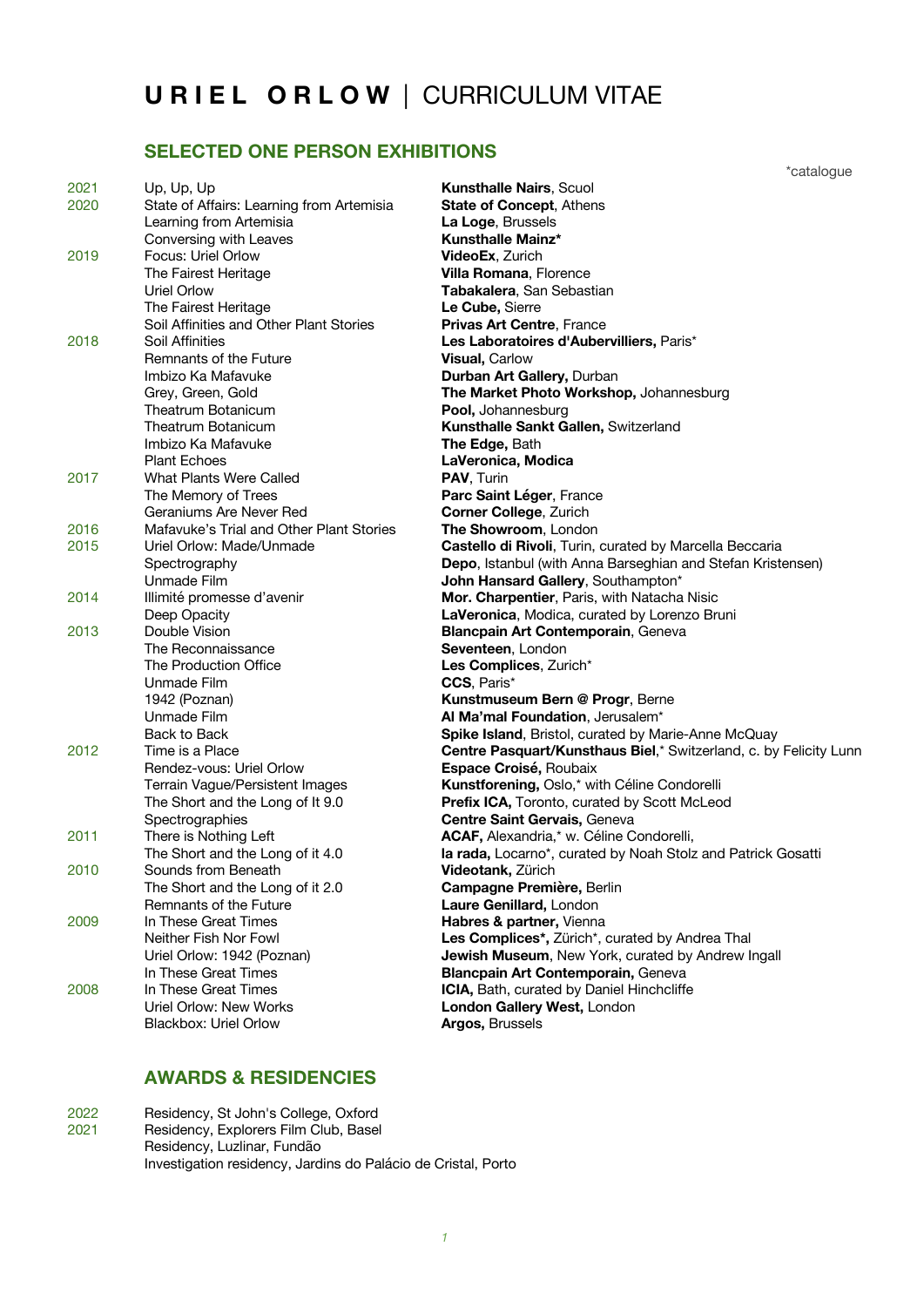- 2020 C. F. Meyer Prize, Zurich
- 2018 Residency, Raw Material Company, Dakar
- 2017-8 Research and production residency, Les Laboratoires d'Aubervilliers, Paris
- 2017 Sharjah Biennial Prize
- Research residency, para.site, Hong Kong
- Civitella Ranieri Foundation residency
- 2015 City of Zurich Visual Art Prize (Werkjahr)
- 2013 Shortlisted for Jarman Award, Whitechapel Gallery, London
- 2012 Swiss Art Award at Art Basel, Ministry of Culture, Switzerland
- 2011 Loop Award, Loop/MACBA<br>2009 Sommerakademie. Zentrum
- Sommerakademie, Zentrum Paul Klee, Bern (curated by Tirdad Zolghadr)
- Swiss Art Award at Art Basel, Ministry of Culture, Switzerland
- 2008 Swiss Art Award at Art Basel, Ministry of Culture, Switzerland

#### **BIENNIALS**

| 2022 | Still Present!                          | 12 <sup>th</sup> Berlin Biennale for Contemporary Art, Germany          |
|------|-----------------------------------------|-------------------------------------------------------------------------|
|      | The Promise of Grass / The Gift of      | <b>Mardin Biennial, Turkey</b>                                          |
|      | Dispossession                           |                                                                         |
|      | Teg Bët Gëstu gi                        | Dakar Biennale, Musée T. Monod, Senegal                                 |
|      | Kathmandu Triennale 2077                | Kathmandu Triennale, Kathmandu, Nepal                                   |
|      | British Art Show 9                      | Wolverhampton Art Gallery, UK                                           |
| 2021 | Butterflies frolicking on the mud       | <b>Thailand Biennial, Korat</b>                                         |
|      | Ecologies and Politics of the Living    | <b>Vienna Biennial</b>                                                  |
|      | House of Commons                        | Momentum Biennale, Moss, Norway                                         |
|      | British Art Show 9                      | Aberdeen Art Gallery, UK                                                |
| 2020 | You and I don't live on the same planet | 12 <sup>th</sup> Taipei Biennial, Taipei Fine Arts Museum, Taiwan       |
|      | And suddenly it all Blossoms            | Riga Biennial 2, Riga                                                   |
| 2019 | The Twin                                | <b>Coventry Biennale</b>                                                |
|      | Genealogies of the Future               | Lubumbashi Biennale VI, DRC                                             |
| 2018 | The Planetary Garden                    | Manifesta 12, Palermo                                                   |
|      | Videonale                               | LUX, Bremen                                                             |
|      | Starting from the desert                | <b>Yinchuan Biennale</b>                                                |
| 2017 | Clouds/Forests                          | 7th Moscow Biennale, curated by Yuko Hasegawa                           |
|      | Tamawuj                                 | <b>Sharjah Biennial 13, Sharjah, curated by Christine Thomé</b>         |
| 2016 | Still the Barbarians                    | EVA International, Limerick, curated by Koyo Kuouh                      |
| 2014 | Agitationism                            | EVA International, Limerick, curated by Bassam El Baroni                |
|      | Interact: East Wing Biennial            | <b>Courtauld Institute, London</b>                                      |
| 2013 | Awakening                               | Aichi Triennale, Japan                                                  |
|      | Videonale 14                            | Kunstmuseum, Bonn                                                       |
|      | Im Zuge von Höhenrausch                 | Biennale Cuvée, Linz                                                    |
| 2012 | The Deep of the Modern                  | Manifesta 9, Genk, Belgium,* c. by C. Medina & K. Gregos                |
| 2011 | Essays on Geopoetics                    | 8 <sup>th</sup> Mercosul Biennial,* curated by Josè Roca, Alexia Tala   |
|      | Chewing the Scenery                     | 54 <sup>th</sup> Venice Biennale/Swiss Pavilion,* curated by Andrea Tha |
| 2008 | Third Guangzhou Triennial               | Guangdong Museum of Art, Guangzhou*                                     |
| 2007 | Videonale                               | <b>Kunstmuseum Bonn, Germany</b>                                        |
|      | Videonale                               | Museo Nacional Centro del Arte Reina Sofia, Madrid*                     |
|      |                                         |                                                                         |

### **SELECTED GROUP EXHIBITIONS**

2022 The Art-Nature Laboratory or The **Kunsthalle Wien**, Vienna Mushrooming Cabinet of Wonders Rebuilding Connections **Edition VFO**, Zurich Plant Kingdom **Budapest Gallery** Before·Between·Beyond. The collection **Aargauer Kunsthaus**, Aarau in transition Back of My Hand **Carpintarias de São Lázaro**, Lisbon Perfect Nature **Amstel Park**, London Take Care. Kunst & Medizin **Kunsthaus Zürich** Visual Natures **MAAT**, Lisbon

Back to the Roots **We Are AIA**, Löwenbräukunst, Zurich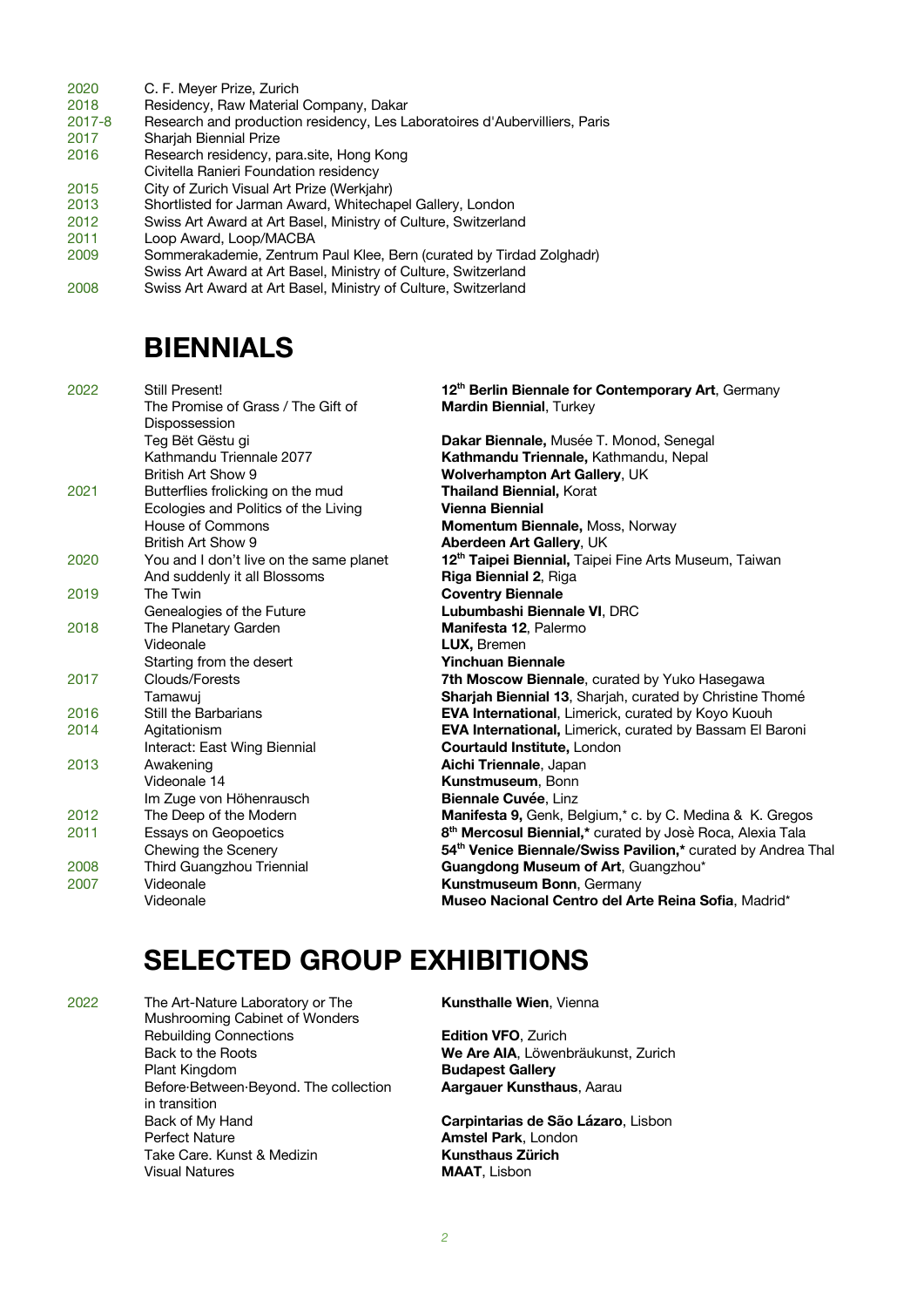Košice Seed Library: Seeds that Move **Šopa Gallery**, Košice Requiem **Mor Charpentier**, Paris

2021 The Tip of the Iceberg **Focal Point Gallery**, Southend Fragments and Absences **Grand Palais**, Bern Potential Agrarianisms **Kunsthalle Bratislava** Explorers Film Club **TransBona Halle,** Basel What the eyes cannot see... Blühstreifen **Kunsthalle Erfurt** Toxic Lands (Future ecologies) **Bunar Bridge**, Mostar The Isle of Thorns (Future ecologies) **GALERiA e BREGDETiT**, Vlorë Extractive Zones **Museum der Kulturen**, Basel Planted in the Body **Meet Factory**, Prague Gartenlust **Historisches Museum Frankfurt** 2020 Exotic? **Palais de Rumine**, Lausanne Michikusa **Mito Art Tower**, Japan Festival Cima Norma **Ticino**, Switzerland Earthkeeping / Earthshaking **Galeria Quadrum**, Lisbon Critical Zones **ZKM**, Karlsruhe Garden of Six Seasons **Parasite**, Hong Kong games.fights.encounters **OnCurating**, Zurich Radical Hope **Mor Charpentier,** Paris 2019 Leave No Stone Unturned **Le Cube,** Rabat Tree Time **Museo Montagna,** Genoa Retour à Rome **Istituto Svizzero,** Rome Agropoetics **Savvy Contemporary**, Berlin Garden of Earthly Delights **Gropius Bau**, Berlin No I won't be naming... **TENT**, Rotterdam Silent Green **Villa Renata**, Basel La percée de l'image **DomaineM**, France Fragile Earth **MIMA, Middlesbrough** Hotel Europa **Tbilisi,** Giorgia Of Plants and People **Hygiene Museum,** Dresden Stadt-Projektionen **St. Gallen**, Switzerland Medium(s) **La Box**, Bourges 2018 You never know the whole story **Kunstmuseum Bern** Kunstszene Zürich **Helmhaus**, Zurich Choreography of the Frame **Kunsthalle Exnergasse,** Vienna Cinéphémère **FIAC,** Paris A grammar built with rocks **Human Resources**, Los Angeles Herbarium **Art Space Gnesta**, Stockholm Ways of Learning **Grand Union**, Birmingham Floraphilia **Academy of World Art**, Cologne The Atlantic Project **Plymouth** Remnants of the Future **Visual**, Carlow, Ireland The London Open **Whitechapel Gallery**, London Infected Landscapes **M1**, Hohenlockstedt, Germany Heaven or Hell? **Ruhr Art Museums**, Essen Geometries **Locus**, Athens Healing **Czech Centre**, Berlin There will come soft rains **Basis**, Frankfurt Colours and Sounds **Worcester Art Gallery** 2017 In the Peaceful Dome **Bluecoat**, Liverpool

Icone Vegetali **Museo Villa dei Cedri**, Bellinzona Tree Time **MUMA**, Monash University, Melbourne Future Ecologies **Royal Botanic Garden Edinburgh**, Edinburgh Parlament der Pflanzen **Kunstmuseum Liechtenstein**, Vaduz Tree Time **Museo Nazionale della Montagna**, Torino Fold II: Digital Dramatisations **European Capital of Culture**, Bulgaria Fold II. **The Ancient Bath,** European Capital of Culture, Plovdiv Digital Ecologies **Center for Contemporary Art**, Plovdiv Subcontracted Nations **A. M. Qattan Foundation**, Ramallah The Battle of Coal **Sculpture Museum Glaskasten Marl** Stealing from the West **Academy of World Arts**, Cologne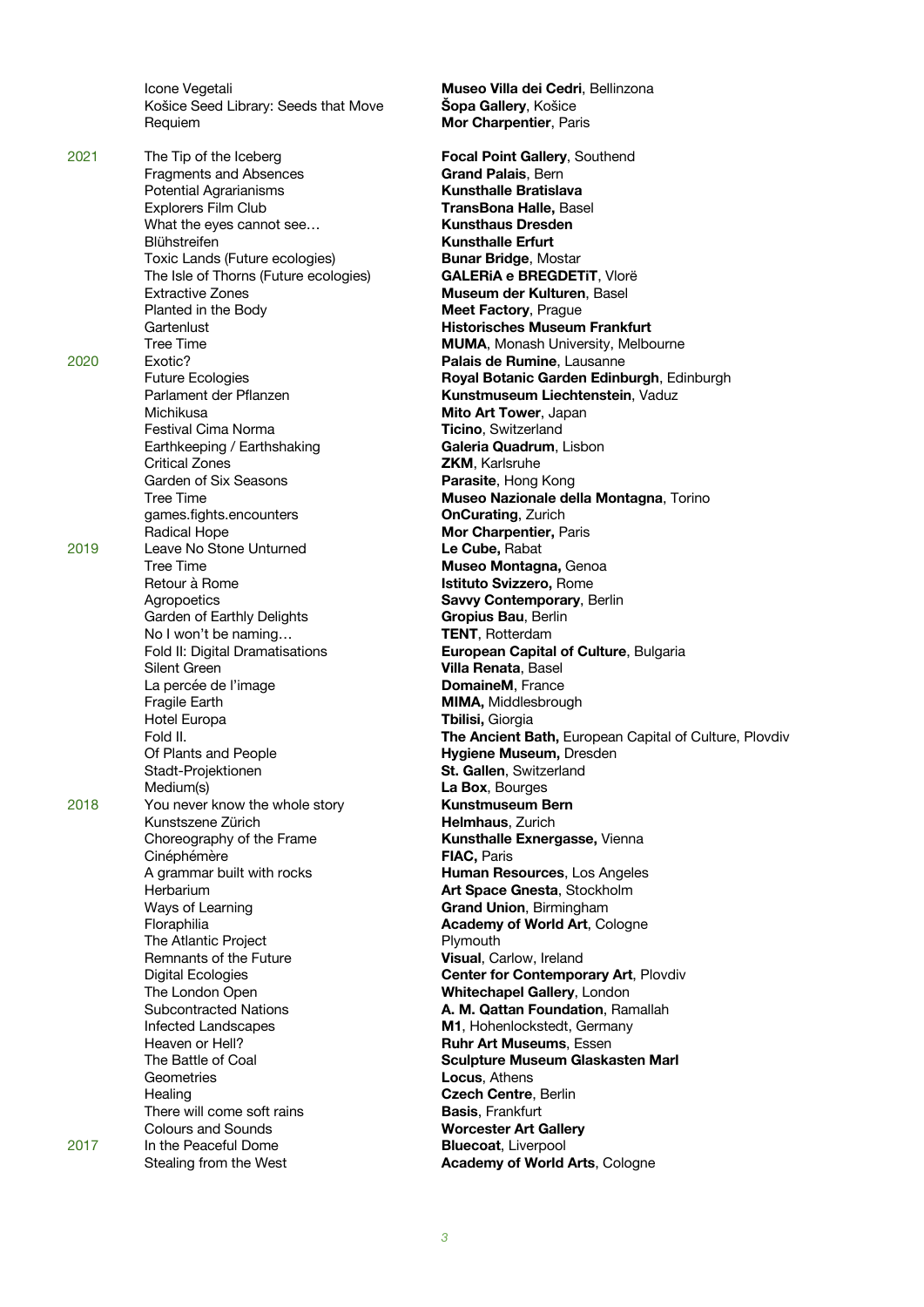|      | Decolonising and the Scopic Regime         | Michaelis Gallery, Cape T                                |
|------|--------------------------------------------|----------------------------------------------------------|
|      | The Materiality of the Invisible           | <b>Bureau Europa, Maastrich</b>                          |
|      | Propositions for a Stage                   | ICA, Singapore                                           |
|      | Summer of Love                             | <b>Schwarz Foundation, Sar</b>                           |
|      | Document Bilingue                          | Mucem, Marseille*                                        |
| 2016 | Belong and Observe                         | FMAC, Geneva                                             |
|      | Visions in the Nunnery                     | The Nunnery, London                                      |
|      | Someone's got to dance                     | Stadtgalerie, Bern                                       |
|      | How Long is Now?                           | Kindl, Berlin                                            |
|      | <b>New Acquisitions</b>                    | <b>Kunsthaus, Zurich</b>                                 |
|      | Atlas {of the ruins] of Europe             | CentroCentro, Madrid                                     |
|      | Exodus                                     | Mor Charpentier, Paris                                   |
|      | Not All That Falls Has Wings               | Arter, Istanbul                                          |
|      | Chronic                                    | CIC, Cairo                                               |
| 2015 | Essex Road II                              | Tintype, London                                          |
|      | Maps & Territories<br>Music for Museums    | Mor Charpentier, Paris<br>Whitechapel Gallery, Lon       |
|      | From Within the Giant's Belly              | Museum of Modern and                                     |
|      | Moving Image Contours                      | Tabakalera, San Sebastia                                 |
|      | Sightings                                  | <b>KZNSA, Durban, curated b</b>                          |
|      | Darker and Darker Grows the Landscape      | Le Commun, Bâtiment d'                                   |
|      | The Vanishing Point of History             | Centre d'art et photograp                                |
|      | Europe: The Future of History              | Kunsthaus, Zurich, curate                                |
|      | Riddle of the Burial Grounds               | <b>Project Art Centre, Dublir</b>                        |
|      | Homo Faber                                 | L'Ecomusée Bois-du-Luo                                   |
|      | Sources Go Dark                            | Futura, Prague                                           |
|      | Past Imperfect/Future Present              | FADA Gallery, Johannesb                                  |
|      | Ce qui ne sert pas s'oublie                | <b>CAPC, Bordeaux, curated</b>                           |
|      | Say what?                                  | Galeri Zilberman, Istanbu                                |
| 2014 | The Other Sight                            | <b>CAC Vilnius, curated by J</b>                         |
|      | Inside                                     | Palais de Tokyo, Paris                                   |
|      | Photography Performs                       | <b>CPIF, Paris, curated by Ch</b>                        |
|      | A Journey to Avebury                       | Karst, Plymouth, curated I                               |
|      | <b>GŁOS</b>                                | Centrum Sztuki Współcz                                   |
|      | Land and Sea                               | Towner, Eastbourne                                       |
|      | The Museum is the Region                   | West Space, Melbourne                                    |
|      | Where Do I End and You Begin               | Edinburgh Arts Festival,                                 |
|      | [Silence]                                  | Ludwig Museum, Budape                                    |
|      | L'ange de l'histoire                       | <b>Centre d'Art Contempora</b>                           |
|      | Something in Space Escapes                 | Württembergischer Kuns                                   |
| 2013 | Things Behind The Sun                      | Galeri Non, Istanbul<br><b>UAG University of Califor</b> |
|      | Timing is Everything<br>Trip and Traveling | <b>Klaipeda Cultural Center</b>                          |
|      | Modern Architecture Works                  | Industrialna Gallery, Sofia                              |
|      | Let's invent a language                    | andata.ritorno, Geneva, p                                |
|      | Monday Begins on Saturday                  | <b>Bergen Assembly/Kunstl</b>                            |
|      | <b>False Fakes</b>                         | Centre de la Photographi                                 |
|      | The Galapagos Principle/New Waves          | Palais de Tokyo, Paris                                   |
|      | Désirs sans destin                         | Saint Gervais, Geneva                                    |
|      | Materia Prima                              | Centro de Arte Contemp                                   |
|      | En diálogo con la Mar                      | Museo de la ciudad de C                                  |
|      | Sweet Sixties: Tales and Morals            | WHW - Galerija Nova, Za                                  |
|      | Barnraising & Bunkers                      | g39, Cardiff                                             |
|      | Theo.do.lites                              | <b>Institute of Contemporar</b>                          |
|      | Video Itineraries                          | MAC, A Coruña                                            |
|      | Cut                                        | Aargauer Kunsthaus, Aar                                  |
|      | Le tamis et le sable 1/3                   | <b>Maison Populaire, Paris</b>                           |
|      | <b>Shifting Gazes</b>                      | <b>Guest Projects, London</b>                            |
| 2012 | Les Urbaines Festival                      | Les Urbaines Festival, La                                |
|      | The Voyage, Or Three Years at Sea          | Charles Scott Gallery, Va                                |
|      | Gestures in Time (The Jerusalem Show)      | <b>Qalandia International/Al</b>                         |
|      | Etats des Lieux                            | Villa Bernasconi, Geneva                                 |
|      | Anarchism without Adjectives               | <b>Extra City, Antwerp</b>                               |
|      | Les Ateliers de Rennes: Les Prairies       | <b>Rennes Biennale, France</b>                           |

**Michaelis Gallery**, Cape Town **Bureau Europa, Maastricht ICA**, Singapore Schwarz Foundation, Samos, curated by Katerina Gregos **Mucem**, Marseille\* **FMAC**, Geneva **The Nunnery, London** Stadtgalerie, Bern **Kindl**, Berlin **Kunsthaus**, Zurich **CentroCentro, Madrid Mor Charpentier, Paris** Arter, Istanbul **CIC**, Cairo **Tintype, London Mor Charpentier, Paris Whitechapel Gallery, London Museum of Modern and Contemporary Art**, Rijeka, Croatia Tabakalera, San Sebastian, Spain KZNSA, Durban, curated by Amy Watson Le Commun, Bâtiment d'Art Contemporain, Geneva Centre d'art et photographie, Lectoure, France Kunsthaus, Zurich, curated by Cathérine Hug Project Art Centre, Dublin, curated by Tessa Giblin L'Ecomusée Bois-du-Luc, Belgium **Futura, Prague** FADA Gallery, Johannesburg **CAPC**, Bordeaux, curated by Catalina Lozano Galeri Zilberman, Istanbul **CAC Vilnius, curated by Julija Cistiakova** Palais de Tokyo, Paris CPIF, Paris, curated by Chantal Pontbriand and Agency Karst, Plymouth, curated by Louise Chignac **Centrum Sztuki Współczesnej Zamek Ujazdowski, Warsaw Towner, Eastbourne West Space, Melbourne Edinburgh Arts Festival, City Art Gallery** Ludwig Museum, Budapest, curated by Katalin Timar Centre d'Art Contemporain, Perpignan Württembergischer Kunstverein, Stuttgart Galeri Non, Istanbul **UAG University of California, San Diego** Klaipeda Cultural Center, Klaipeda, Lithuania **Industrialna Gallery, Sofia, Bulgaria** andata.ritorno, Geneva, presented by art-werk Bergen Assembly/Kunsthalle Bergen, Norway Centre de la Photographie, Geneva Palais de Tokyo, Paris **Saint Gervais**, Geneva Centro de Arte Contemporáneo, Quito **Museo de la ciudad de Cuernavac, México** WHW - Galerija Nova, Zagreb g39, Cardiff **Institute of Contemporary Art**, Singapore **MAC, A Coruña Aargauer Kunsthaus, Aarau Maison Populaire, Paris Guest Projects, London** Les Urbaines Festival, Lausanne **Charles Scott Gallery, Vancouver Qalandia International/Al Ma'mal Foundation, Jerusalem\*** Villa Bernasconi, Geneva **Extra City, Antwerp**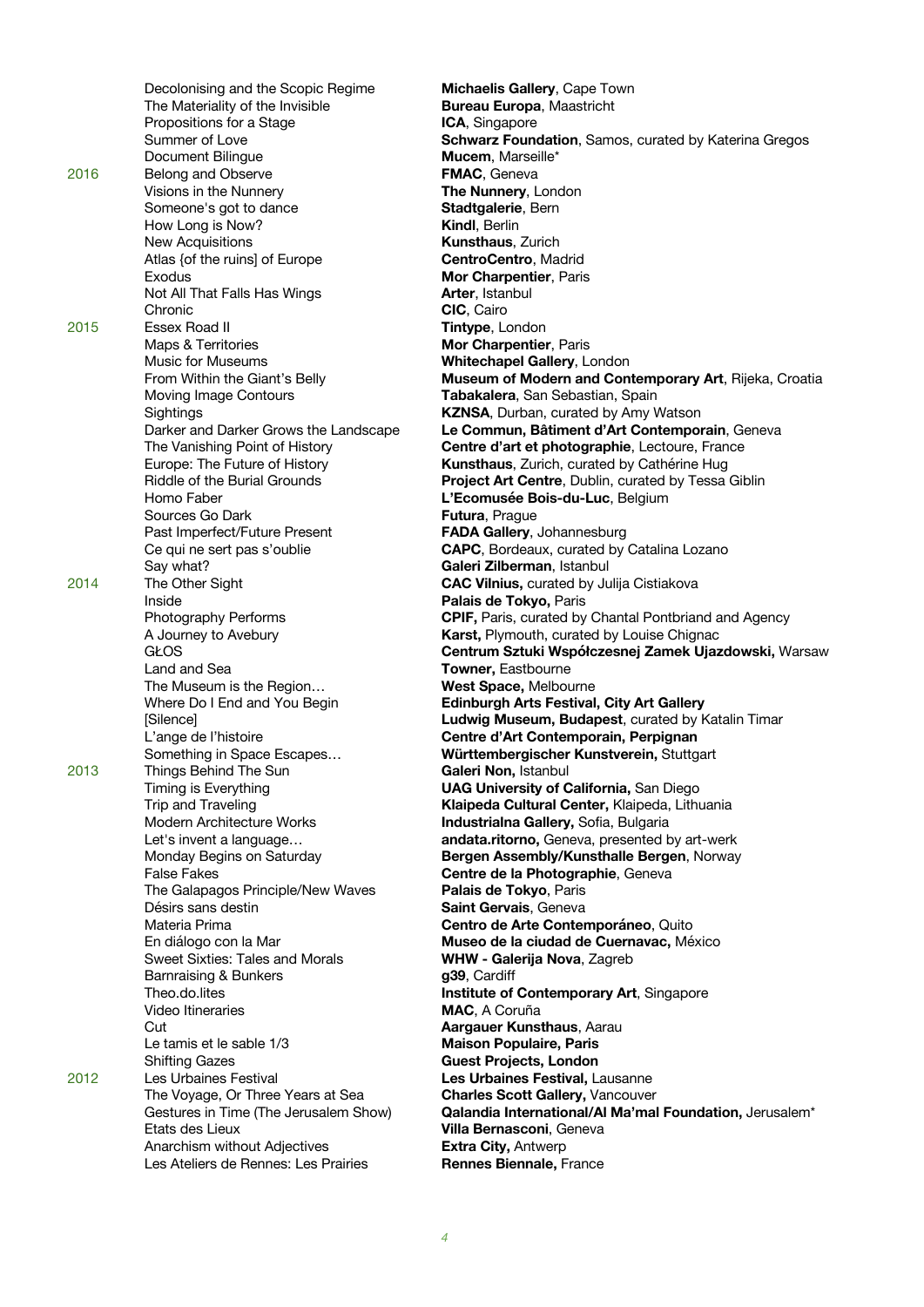|         | Unseen Blows                           | Seventee          |
|---------|----------------------------------------|-------------------|
|         | The Gate towards the Invisible         | Casa del          |
|         | La jeunesse est un art                 | Aargauer          |
|         | Let's Twist Again                      | <b>Womad F</b>    |
|         | <b>Swiss Art Awards</b>                | <b>Art Basel</b>  |
|         | A Brand New Baby Carriage              | <b>Barbara</b>    |
|         | Survival Techniques                    | <b>Museum</b>     |
|         | Royal Journeys                         | Worceste          |
|         |                                        |                   |
|         | Ahoy an Island                         | Fondatio          |
| 2011    | Hydrarchy                              | CIC, Cairo        |
|         | One Caption Hides Another              | <b>Bétonsal</b>   |
|         | Déjouer l'espace                       | <b>Transpak</b>   |
|         | Au Ioin, une île!                      | <b>Frac Aqu</b>   |
|         | Weltbilder                             | <b>Helmhau</b>    |
|         | Inanimate Beings                       | La Casa I         |
|         | Hidrarquia                             | <b>Museu M</b>    |
|         | The Mirage of History                  | LiveInYor         |
| 2010    |                                        | Centre d'         |
|         | Atlas: truths, details, intervals      |                   |
|         | <b>Archiving Archive</b>               | <b>Intermed</b>   |
|         | Crossfades                             | <b>Shedhall</b>   |
|         | Hydrarchy: Power and Resistance at Sea | Gaswork           |
|         | Yesterday Will Be Better               | Aargauer          |
|         | Hors D'Oeuvre                          | Campagr           |
|         | How We Became Metadata                 | <b>The Galle</b>  |
|         | Over the Counter                       | Kunsthal          |
|         | The Revenge of the Archive             | Centre fo         |
|         | Us                                     | South Afı         |
|         |                                        |                   |
|         | Central Anywhere                       | <b>Raum No</b>    |
|         | Paradise is Somewhere Else             | <b>Galerie A</b>  |
|         | Our Time                               | Latvian C         |
| 2009-10 | Calling all the Stations               | <b>The Natio</b>  |
|         | Jerwood Drawing Prize                  | <b>Jerwood</b>    |
| 2009    | Presque Rien III                       | <b>Laure Ge</b>   |
|         | Noble Intent                           | <b>Five Year</b>  |
|         | Hollywood Wonderland                   | Seventee          |
|         | Zulu and Other Fantasies               | Museum            |
|         | Our Time                               | <b>Small Bo</b>   |
|         | Swiss Art Awards                       | <b>Art Basel</b>  |
|         |                                        |                   |
|         | <b>Translation Paradoxes</b>           | <b>Shedhall</b>   |
| 2008-09 | <b>Hidden Traces</b>                   | <b>Felix Nus</b>  |
|         | Trace Evidence                         | <b>White Sp</b>   |
| 2008    | Vienna Café                            | <b>Royal Co</b>   |
|         | <b>Swiss Art Awards</b>                | <b>Art Basel</b>  |
|         | Tempo, Tempo                           | <b>Opelviller</b> |
|         | <b>ARTfutures</b>                      | <b>Bloombe</b>    |
|         | IDEAL #10                              | <b>Espace C</b>   |
|         | Borders & Identities                   | <b>Stephen</b>    |
|         | The Whole World                        | tank.tv, c        |
|         |                                        |                   |
|         | Historians of the Present              | <b>Blancpair</b>  |
| 2007    | Transmission                           | <b>Arts Galle</b> |
|         | <b>Visual Dislocation</b>              | Museum            |
|         | <b>Retracing Territories</b>           | Fri-Art, K        |
|         | To be continued                        | <b>Galerie A</b>  |
|         | Swiss Art Awards 2007                  | Art Basel         |
|         | Visions in the Nunnery                 | <b>Nunnery</b>    |
| 2006-07 | <b>Recent Acquisitions</b>             | Ben Uri C         |
|         | Videoland                              | Artneular         |
| 2006    | <b>Four Questions</b>                  | <b>Ben Uri G</b>  |
|         | A Shelter in the Time of Storm         |                   |
|         |                                        | Lichfield         |
|         | Repatriating the Ark                   | <b>Museum</b>     |
|         | <b>Swiss Art Awards</b>                | <b>Art Basel</b>  |
|         | Ghosting                               | Arnolfini,        |
|         | Around the World in Eighty Days        | ICA, Lond         |
|         | History                                | <b>City Galle</b> |

en Gallery, London **El Lago**, Mexico City, c. Catalina Lozano er Kunsthaus, Switzerland,\* c. by Madeleine Schuppli Festival, Charlton Park<sup>\*</sup> el, Switzerland\* Seiler, Zürich **n of Contemporary Photography, Chicago Read City Gallery, England ion Ricard, Paris\*** 2011 Hydrarchy **CIC,** Cairo,\* curated by Mia Jankowicz alon, Paris,\* c. by Anna Colin/Mélanie Bouteloup alette, Bourges, **uitaine, Bordeaux \*, c. by Marie Canet/Vanessa Desclaux** us, Zürich\*, curated by Andreas Fiedler a **Encendida,** Madrid,\* curated by Barbara Rodriguez **Marítim / Loop Festival, Barcelona** ourHead, Geneva, curated by Yann Chataigné d'Art Contemporain, Geneva, c. by Katya Garcia-Anton **diæ**, Matadero, Madrid Ile, Zürich,\* curated by Anke Hoffmann & Yvonne Volkart **ks**, London, curated by Ana Colin & Mia Jankowicz er Kunsthaus, Switzerland,\* curated Madeleine Schuppli gne Première, Berlin **Jerv**, Westminster University, London alle Budapest, Hungary, curated by Eszter Lazar for Contemp. Photography, Geneva, c. by Jörg Bader **frican National Gallery, lo**, Bern, curated by Ba Berger & Andreas Wagner **Anita Beckers, Frankfurt Centre for Contemporary Art**, Riga tional Art Gallery of Kosovo, Prishtina<sup>\*</sup> d Space, London + 5 UK touring venues<sup>\*</sup> **ienillard**, London ars, London, curated by Michelle Deignan en Gallery, London, curated by Claire Staunton **n Nachum Gutman**, Tel Aviv\*, curated by Tali Tamir **Ox**, Lisbon, by Berit Fischer and Joao Mourao Ile, Zürich, curated by Katharina Schlieben & Sønke Gau **Issbaum Museum, Osnabrück\* ipace**, West Palm Beach, Florida **College of Art**, London **en, Rüsselsheim Perg Space, London** Croisé, centre d'art contemporain, Roubaix n Lawrence Gallery, London curated by Ian White ain Art Contemporain, Geneva **Ilery**, London **n of Contemporary Art**, Banja Luka, Bosnia Kunsthalle Fribourg, Switzerland\*, c. by Sarah Zürcher **Anita Beckers, Frankfurt** el, Switzerland **y Gallery**, London Gallery, London and, Berlin Gallery, London d Cathedral, England\* **n of Garden History**, London<sup>\*</sup> **el**, Switzerland **ii**, Bristol, England\* ndon<sup>\*</sup>, curated by Jens Hoffmann **Hery Leicester**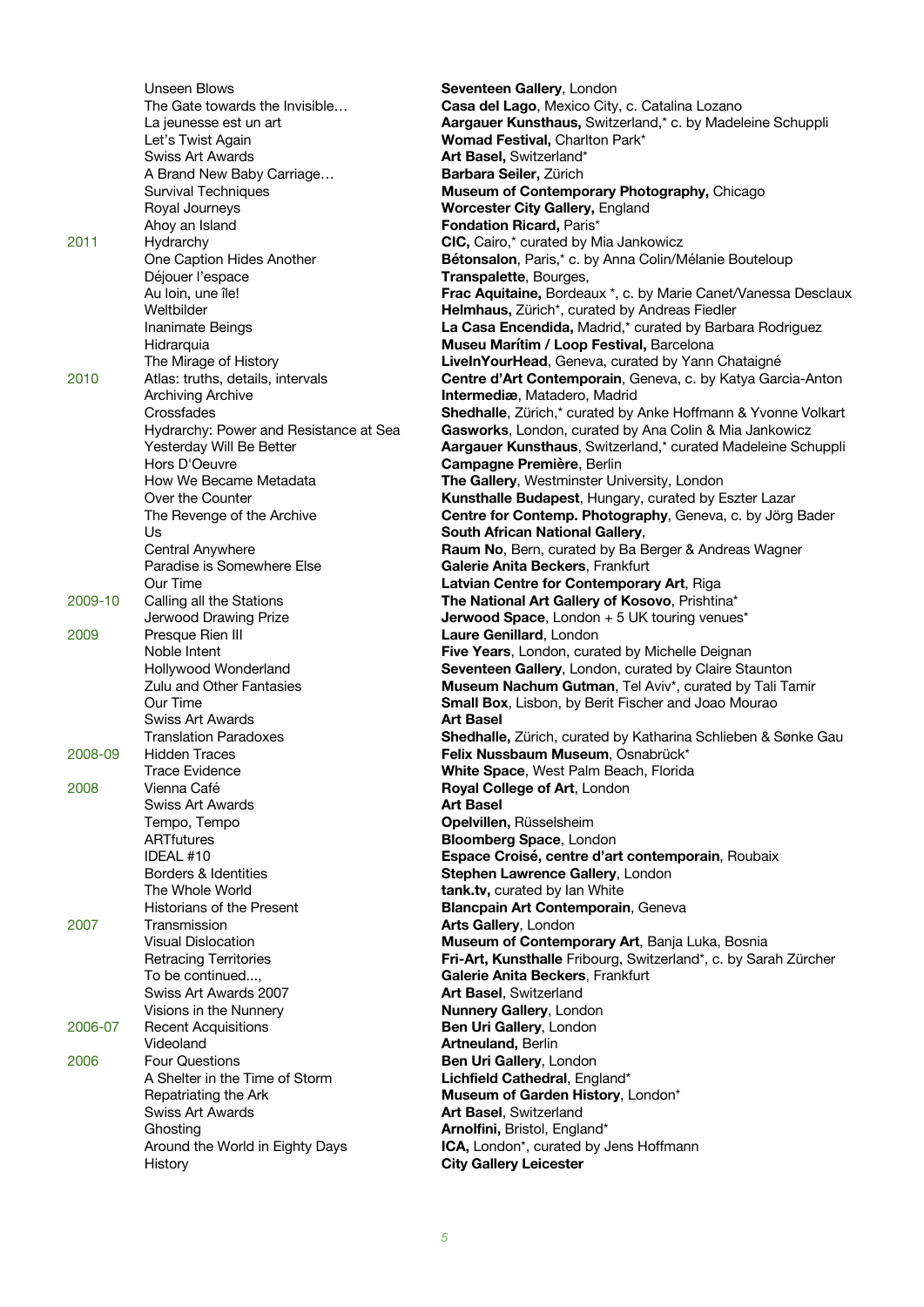2005 Stets gern für Sie beschäftigt **Kunstverein Rosenheim**, Germany\* Always glad to be of service **ifa-Galerie,** Berlin\*

Shaping the Imagination - Extra-Muros **Fri-Art centre d'art contemporain,** Fribourg, Switzerland GBS **Galerie Blancpain Stepczynski,** Geneva State of Mind **London School of Economics**, London

#### **SCREENINGS (S) & PERFORMANCES (P)**

| 2022 | X-Centric Futures: Uriel Orlow (S)           |
|------|----------------------------------------------|
| 2021 | Workshop Assembleia das Plantas (P)          |
|      | Lingering en route (S)                       |
|      | Vulnerable Beings (S)                        |
|      | Foodculture Days (S)                         |
|      | Listening Act 1 (S)                          |
| 2020 | #playathome (S)                              |
|      | #CASatHome (S)                               |
|      |                                              |
|      | Grey, Green, Gold and Red (P)                |
|      | WaterCoolerTalks (P)                         |
|      | Of Soil and Weeds (P)                        |
|      | Future ecologies (S)                         |
| 2019 | Monumed (P)                                  |
|      | Kaddu Beykat (S)                             |
|      | Grey, Green, Gold (and Red) (P)              |
|      | Politics of Nature (S)                       |
|      | Minicinema                                   |
| 2018 | Wem gehört die Welt? (S)                     |
|      | Grey, Green, Gold (and Red) (P)              |
|      | Grey, Green, Gold (and Red) (P)              |
|      | The New Medium III (S)                       |
|      | Art and Film (S)                             |
|      | Imbizo Ka Mafavuke (S)                       |
|      | La (Dé)colonisation des Plantes              |
|      | Remnants of the Future                       |
|      | ICA Live Art Festival (S) (P)                |
|      | The London Open Live (S)                     |
|      | "Reprendre ?" (S)                            |
|      |                                              |
|      | CinemAmbiente (S)                            |
|      | Maybe I hadn't been paying attention (S)     |
|      | Healing (S)                                  |
|      | What Happens to People (S)                   |
|      | La décolonisation des plantes                |
|      | Grey, Green, Gold (and Red) (P)              |
|      | Fragments as a tool (S)                      |
| 2017 | There past the borders of nowhere (S)        |
|      | Mondialisation de la Santé (S)               |
|      | Pluriversale VII: Stealing from the West (S) |
|      | Rouch 100                                    |
|      | Videoex Film Festival (S)                    |
|      | Oberhausen Short Film Festival (S)           |
| 2016 | Do you remember (S)                          |
|      | Unmade Film: The Proposal (P)                |
| 2015 | Difference Screen (S)                        |
|      | Cinéma Permanent (S)                         |
|      | Holy Precursor (S)                           |
|      | Unmade Film: The Proposal (P)                |
|      | Remnants of the Future                       |
|      | Sounds from Beneath (S)                      |
|      | Unmade Film: The Proposal (P)                |
|      | Copenhagen Architecture Festival (S)         |
| 2014 | Time Travel and the Interzone City (S)       |
|      | Unmade Film: The Proposal (P)                |
|      | The Jerusalem Show VII: FRACTURES (P)        |
|      | Reports to an Academy (P)                    |
|      | Nuit Blanche (S)                             |
|      | The Apocryphal Encounter (S)                 |
|      |                                              |

Carpintarias de São Lázaro, Lisbon 2021 Workshop *Assembleia das Plantas* (P) Galeria Municipal, Porto Fosun Foundation, Shanghai Maat, Lisbon Vevey, Switzerland Doc Lisboa Arter, Istanbul Contemporary Art Society, London Frac PACA, Marseille Städelschule, Frankfurt The Baltic, Gateshead Sifang Art Museum, Nanjing MUCEM, Marseille Regent Street Cinema, London Utopiana, Geneva CCS, Paris àngels, Barcelona 35.Kasseler Dokfest, Kassel Grand Union, Birmingham Manifesta 12, Palermo Mumbai Film Festival Nona, Mechelen Cinéphémères, FIAC, Paris La Colonie, Paris Visual, Carlow Iziko South African Museum, Cape Town Whitechapel Gallery, London Centre Pompidou, Paris Massimo, Torino NTU, Singapore Czech Centre, Berlin Le Narcissio. Nice La Colonie, Paris ICA Live Art Festival Cape Town Le Narcissio, Nice John Hansard Gallery, Southampton Le Polygone Etoilé Academy of World Arts, Cologne Close-Up, London Videoex, Zurich **International Competition** Lullin + Ferrari, Zurich Scriptings, Berlin Arnolfini, Bristol Centre Pompidou-Metz Singapore Open Media Art Festival Les Laboratoires d'Aubervillieres, Paris Breese Little, London Zagare, Lithuania The Bluecoat, Liverpool Carlsberg Byen, Copenhagen British Film Institute, London Les Complices\*, Zurich Qalandiya International, Jerusalem Akademie Der Künste Der Welt, Cologne Justina M Barnicke Gallery, Toronto Pump House Gallery, London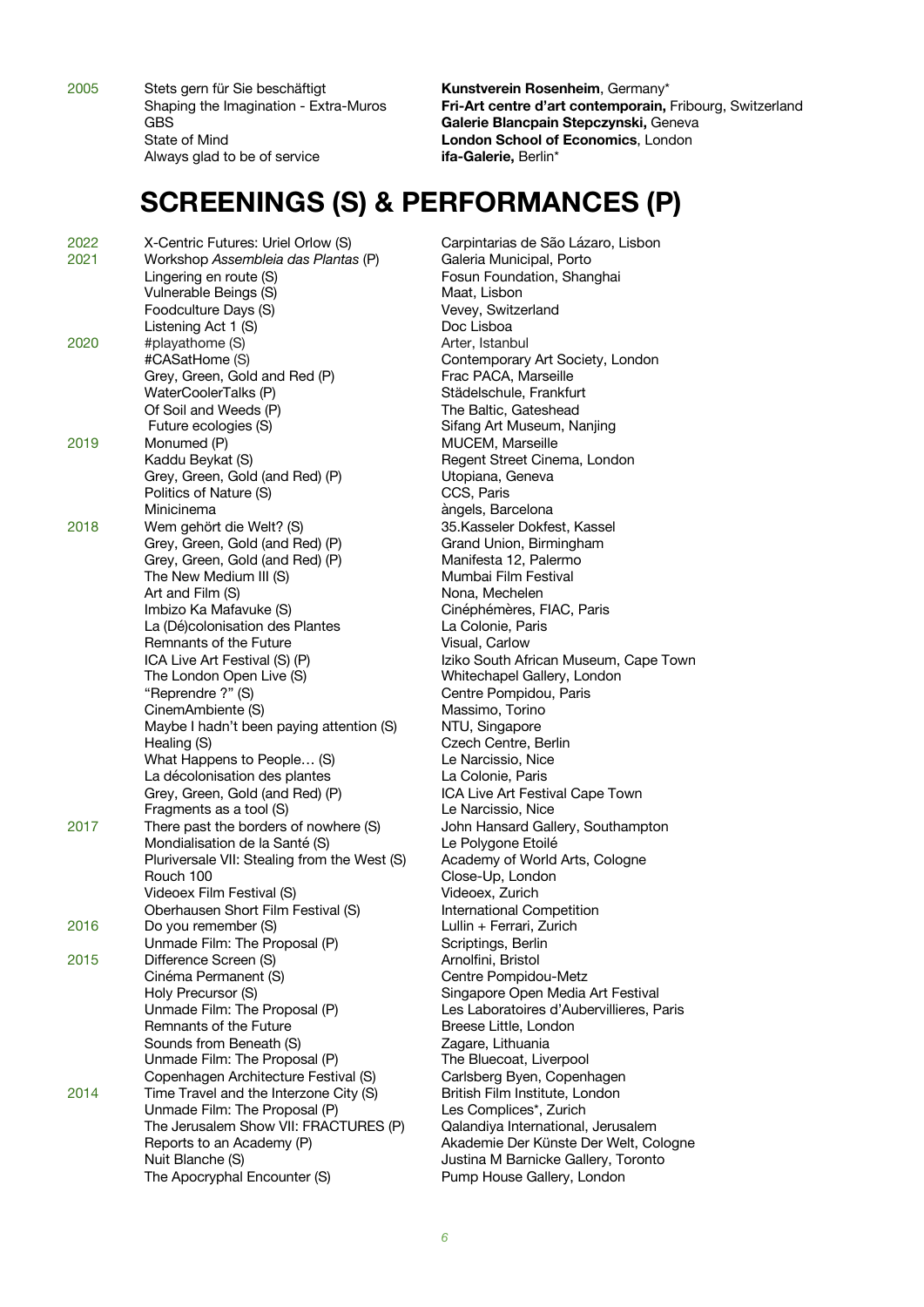Unmade Film: The Proposal (P) CCS, Paris Unmade Film: The Proposal (P) Mosaic Rooms, London The Mussels' Perspective (S) It's All About The River, Calstock 1001 Reality (P) **Berlin Documentary Forum 3** Boom Bang (S) Number Nine, Northampton Unmade Film: The Proposal (P) Les Complices\*, Zurich<br>
History Repeating (S) Cube Cinema, Bristol History Repeating (S) Autobiography and the Archive (S) Whitechapel Gallery, London Assembly (S) Tate Britain, London 2013 Unmade Film: The Proposal (P) Whitechapel Gallery, London<br>Jarman Award Tour 2013 (S) Jarman Award, CCA Glasgov Ikono On-Air Festival 2013 (S) Ikono Festival (broadcast)<br>Unmade Film: The Proposal (P) Ison Bergen Assembly, Bergen Unmade Film: The Proposal (P) video dumbo (S) International Competition (S) Kino der Kunst, Munich The Mirage of History (S) <br>Thursday Night Screening (S) Thursday Pacific Cinemathèque, Vancouver Thursday Night Screening (S) At the Water's Edge Film Festival (S) National Maritime Museum, London Elegies For Ideologies (S) ICA, London Filmwinter 2013 (S) Filmwinter Festival, Stuttgart 2012 Aide Mémoire 13 (P) Casa del Lago, Mexico City The Voice and the Lens (S) [In The Voice and the Lens (S) [In Integral and Integral and Integral and Film Exercise: What Can the Image Do? [In Arnolfini, Bristol] Film Exercise: What Can the Image Do? Three Points of Departure (s) Telliskivi Loomelinnak, Tallinn, Estonia Dire Straits (S) **Im-port/Ex-port, Kassel** Camera Britannica (S) Centre Pompidou, Paris<br>
Experiments in Time (S) Copen City Docs Festival Aide-Mémoire 12.0 (P) Zabludowicz Collection, London Aide-Mémoire 10.0 (P) entrants entre Prefix ICA, Toronto Aide-Mémoire 9.0 (P) Cooper Union, New York Unheimliche Reise (S) Dienstgebäude, Zürich Aide-Mémoire 8.0 (P) Fondation Ricard, Paris<br>
The Mirage of History (S) Fondation Ricard, Paris<br>
Whitechapel Gallery, Louis 2011 The Mirage of History (S) Whitechapel Gallery, London Hantologie des Colonies (S) **Ecole des Beaux-Arts, Paris** Int. Doc. Film Festival (S) The Paradocs Section, Amsterdam<br>
Arte Video Night (S) Paradocs Section, Amsterdam<br>
Arte, curated by Alain Fleischer Aide-Mémoire 7.0 (P) Wysing, Cambridge Aide-Mémoire 6.0 (P) Bern University, Bern Loop at SH Contemporary<br>
Loop at SH Contemporary BH Contemporary, SH Loop at SH Contemporary SH Contemporary, Shanghai<br>Aide-Mémoire 5.0 (P) Shanghai Chewing the Scenery Live, 54 2010 The Mirage of History (S) The Mirage of History (S) and Material Scale Kaleidoscope Space, Milan Aide Mémoire 4.0 (P) Les Complices\*, Zürich Place Memory II (S) Mezz at the Nunnery, London International Competition (S) Videoex, Zürich Helvetiques (S) Visions du Réel, Nyon Remnants of the Future (S) The Matter of American Cico House, Beirut Remnants of the Future (S) Darb1718, Cairo Deep Opacity (P) and the Control of Laure Genillard, London 2009 The Future is History (P) Contract the David Roberts Art Foundation, London<br>2008 Double Vision (S) Department Contract Refl Southbank, London 2008 Double Vision (S) BFI Southbank, London Longest Day of the Year Film Festival (S) Whitstable Biennale, Whitstable Marcia Farquhar's 12 Shooters (S) Play Forward (S) Locarno Film Festival, Switzerland

Jarman Award, CCA Glasgow, Nottingham Contemporary et al. Eyebeam Art + Technology Center, New York Open City Docs Festival, London Museum of Contemporary Photography, Chicago Fokus Festival (S) The Nikolaj, Copenhagen Contemporary Art Centre Arte, curated by Alain Fleischer Chewing the Scenery Live, 54<sup>th</sup> Venice Biennale International Competition (S) 27<sup>th</sup> Kassel Documentary Film & Video Festival International Competition (S) Oberhausen Short Film Festival, Germany African Adventures (S) Tatton Park Biennial, London, curated by Lucy Reynolds The Whole World (S) Tate Modern, London, curated by lan White 2007 New Work UK (S) Whitechapel Gallery, London, curated by Lina Dzuverovic New Lands (S) **BFI Southbank, London, curated by William Fowler** The Bigger Picture (S) Cornerhouse / BBC Big Screen, Manchester<br>Prog:Me (S) Centro Cultural Telemar, Rio de Janeiro, Braz 2005 Prog:Me (S) Centro Cultural Telemar, Rio de Janeiro, Brazil\*<br>2003 10<sup>th</sup> Biennale of the Moving Image (S) Centre d'Image Contemporaine, Geneva\* 2003 10<sup>th</sup> Biennale of the Moving Image (S) Centre d'Image Contemporaine, Geneva<sup>\*</sup>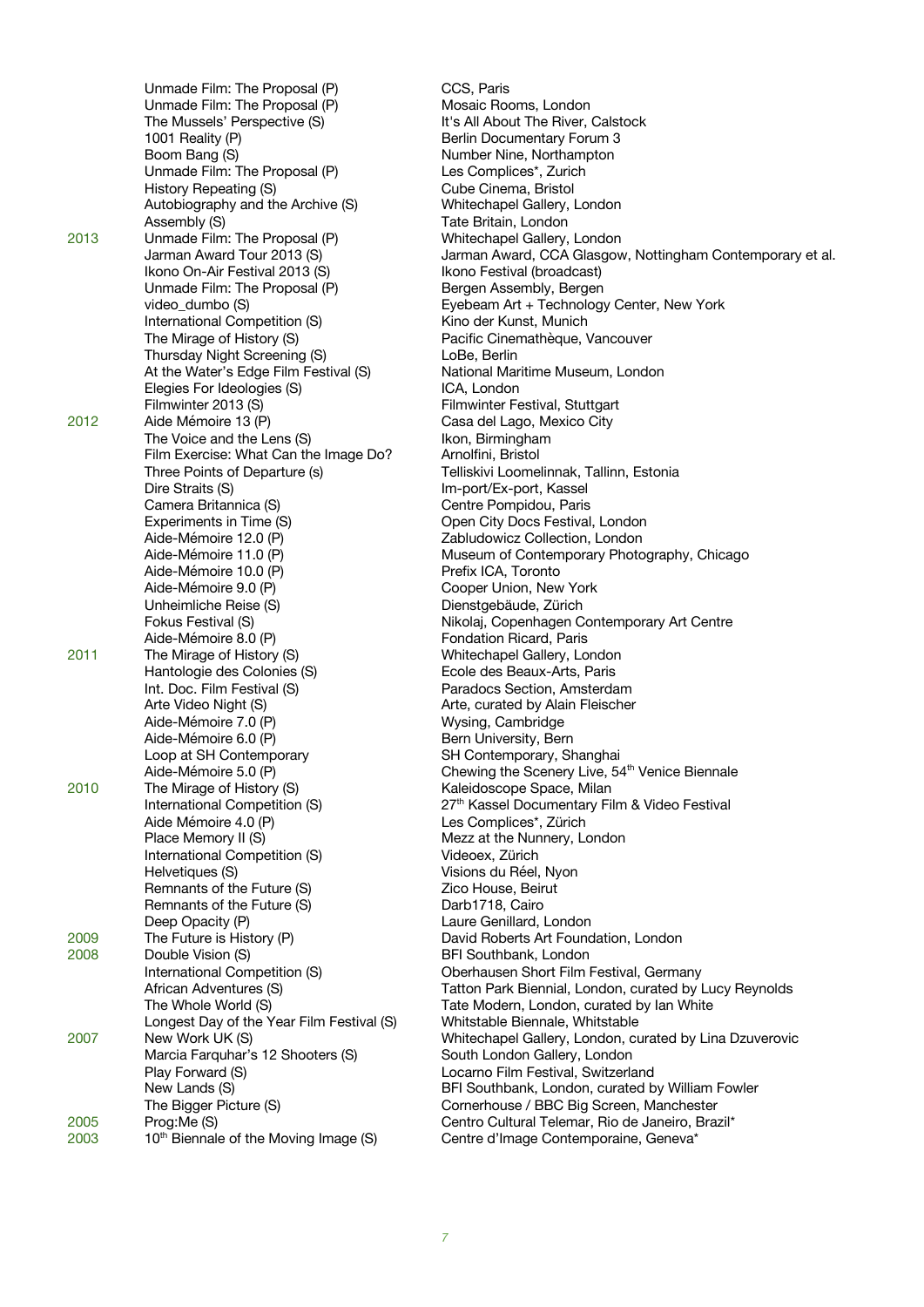# **CURATORIAL PROJECTS**

- 2019 CREAM Screen, Safi Faye 'Lettre Paysanne' Regent Street Cinema
- 2018 Multispecies Salon, Manifesta 12 Public Programme, Botanical Garden, Palermo
- Micropolitiques des plantes, Les Laboratoires d'Aubervilliers, Paris
- 2015 The Poetics of Relation/Slippery Sessions, **Point of Order Johannesburg/LiveInYourHead,** Geneva
- 2014 Magnum: One Archive, Three Views, Brighton Photo Biennial, **De La Warr Pavilion**, Bexhil-on-Sea
- 2013 References, **Contemporary Image Collective (CIC),** Cairo
- 2011 The Presidents: Remix, **Salt**, Istanbul
	- A reflection on revolution: Too Early, Too Late**, Tate Modern**, London
- The President: Remix, **LUX online**
- 2010 The Presidents: Remix, **Blancpain Art Contemporain**, Geneva
- Betsey's Salon, London, quarterly interdisciplinary arts salon, co-run with Michal Sapir
- 2008 Ghosts of Buildings, **Blancpain Art Contemporain**, Geneva
- 2007 Historians of the Present, **Blancpain Art Contemporain**, Geneva
- 2005 The Trouble with Talkies, **ADI Project Space**, London, co-curated with Double agents

Still Moving - Moving Still, seminar series at **Photographers' Gallery**, London, co-curated with Catherine Yass

### **MONOGRAPHIC PUBLICATIONS**

- Uriel Orlow: *Conversing with Leaves* (Berlin: Archive Books, 2020)
- Uriel Orlow: *Soil Affinities* (Paris: Shelter Press, 2019)
- Uriel Orlow: *Theatrum Botanicum* (Berlin: Sternberg Press, 2018)
- Uriel Orlow: *Unmade Film* (Zurich: edition fink, 2014)
- Uriel Orlow: *Time is A Place* (Nürnberg: Verlag für moderne Kunst, 2012)
- Uriel Orlow and Céline Condorelli: *Terrain Vague–Persistent Images* (Alexandria/Oslo: ACAF, 2012)
- Uriel Orlow: *The Short and the Long of It*, Mousse Publishing (Milan, 2011)
- Uriel Orlow and Mikhail Karikis: *Sounds from Beneath*, Subrosa (Brussels, 2011)
- Uriel Orlow: *Formuler en parlant*, Edition Fink (Zürich, 2009)
- Uriel Orlow: *Oddly*... newspaper, 40pp (London: future perfect, 2009)
- Uriel Orlow: *One Day Gazette* (London, 2007)
- Uriel Orlow: *The Benin Project* (London: future perfect, 2007)
- Uriel Orlow: *Deposits* (Berlin and Zürich: The Greenbox, 2006)
- Uriel Orlow and Ruth Maclennan: *Re: the archive, the image, and the very dead sheep* (London: Double agents, 2004)

### **PRESS**

Reviews of Uriel Orlow's work have appeared in Frieze, Artforum, Art in America, Art Review, Flash Art, Art Monthly, Kunstbulletin and many other art magazines as well as national broadsheet newspapers, including The Guardian, Le Monde and many others. For further information please visit www.urielorlow.net

# **SELECTED COLLECTIONS**

Uriel Orlow's work is in public collections internationally, including Castello di Rivoli, Turin; Fondation Louis Vuitton, Paris; Arts Council Collection, England; MACBA, Barcelona; Frac Aquitaine, Bordeaux; Towner, Eastbourne; Aine Art Museum, Tornio, Finland; Frac Alsace; EVN collection, Austria; Frac Franche Comté; Kunsthaus Zürich, Switzerland; ; Migros Museum Zurich; Swiss Government Art Collection (BAK); City of Zurich Art Collection; City of Geneva Art Collection (FMAC); Centre PasquArt, Biel; Aargauer Kunsthaus Switzerland; Kunstmuseum Bern; Bank Julius Bär, Lugano; Credit Suisse; Zurich and others.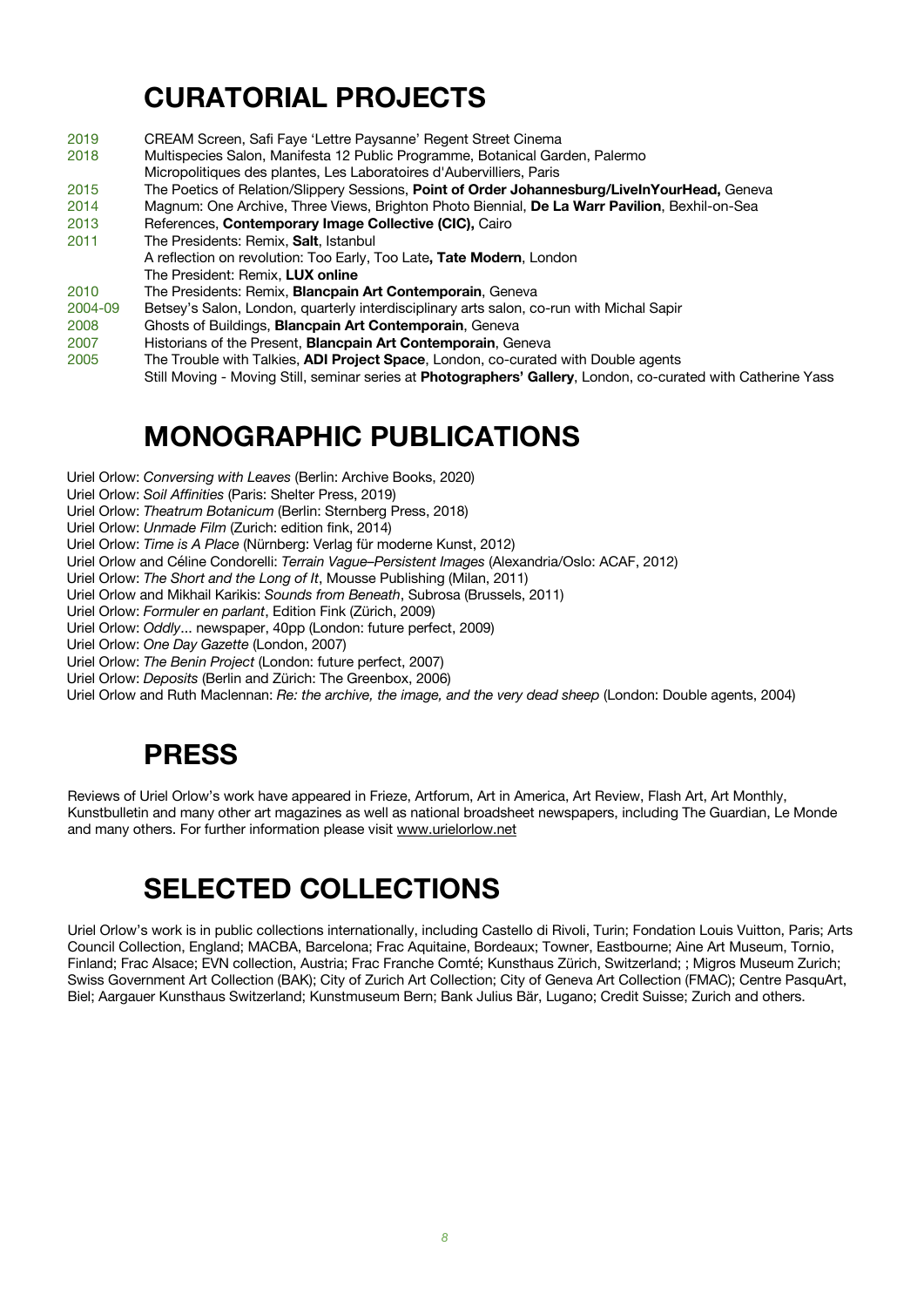# **WRITING**

Uriel Orlow, 'Letter from Lubumbashi', in *Performing Human Rights*, ed. Liliana Gómez (Chicago: Diaphanes, 2021)

Uriel Orlow, 'Lettre de Lubumbashi / Apprendre de l'Artemisia', in *La Bateauthèque: Vers des pratiques décolonisantes*, eds. Marie van Berchem, Anna Barseghian (Genève: MétisPresse, 2021)

Uriel Orlow, 'Of Soils and Weeds', in *Mobile Soils*, eds. Anne-Laure Franchette, Jose Cáceres Mardones, Gabriel N. Gee (Zurich: TETE Press, 2021)

Uriel Orlow, 'Film performance, conférence performance', in *Du film performatif*, ed. Erik Bullot (Paris: It éditions, 2018)

Uriel Orlow, 'How Important is Art as a Form of Protest?', in *Frieze*, issue 186, ed. Jennifer Higgie, 2017

- Uriel Orlow, 'Recherchieren', in *Handbuch der künstlerischen Forschung*, eds. Jens Badura, Dieter Mersch et al (Zurich/Berlin: diaphanes, 2015)
- Uriel Orlow, 'Rituals of Filming and the Dialogic Camera', in *Moving Image Review & Art Journal* , vol. 2, nr. 1, Intellect Journals, 2013
- Uriel Orlow & Ruth Maclennan, 'Artists and Archives', in *All This Stuff: Archiving the Artist*, eds. Judy Vaknin et al (Oxford: Libri Publishing, 2013)
- Uriel Orlow, 'In Praise of Ghosts', in *Vicissitudes: Histories and Destinies of Psychoanalysis*, eds. Sharon Kivland and Naomi Segal (London: IGRS books, 2013)
- Uriel Orlow, 'Latent Archives, Roving Lens', in *Memory* (Documents of Contemporary Art series), ed. Ian Farr (London: Whitechapel Gallery/MIT Press, 2012)
- Uriel Orlow & Hans Rudolf Reust, 'data-turn, presentation, shadows, gaps', in *Internal Necessity*, ed. Tirdad Zolghadr (New York: Sternberg Press, 2010)
- Uriel Orlow, 'How to Do Things with Words and a Camera', in *Episode: Pleasure and persuasion in lens-based media*, ed. Matthew Poole, Amanda Beech and Jaspar Joseph-Lester (London: Artwords Press, 2008)
- Uriel Orlow, 'The Dialectical Image', in *The Cinematic* (Documents of Contemporary Art series), ed. David Campany (London: MIT/Whitechapel, 2007)
- Uriel Orlow, 'Excerpts from Time+Again', in *Printed Project*, issue 04, ed. by James Elkins (April, 2005)
- Uriel Orlow, 'Talk is Cheap: Some Notes on Freedom of Speech and the Ethics of Listening in Route 181 by Michel Khleifi and Eyal Sivan', in *1+1+1*, nr. 2 (Double agents: Summer 2005)
- Uriel Orlow, 'Threshold of Light-Threshold of Language', in *Borders of Sanctity*, ed. by Emily Bilski and Avigdor Shinan (Israel: Keter, 2003)
- Uriel Orlow, 'Chris Marker: The Archival Powers of the Image', in *Lost in the Archives*, ed. by Rebecca Comay (Toronto: Alphabet City, nr. 8, 2002)

# **TEACHING / RESEARCH**

Uriel Orlow is currently a Reader at University of Westminster London and a Dozent at University of the Arts Zurich (ZHdK), he has previously held positions at the Royal College of Art, London, University of the Arts Geneva (HEAD), Central Saint Martins College of Art and Design London, Goldsmiths College London and has lectured at art schools internationally.

#### **EDUCATION**

|           | 1999–2002 PhD in Fine Art                |
|-----------|------------------------------------------|
| 1997-1998 | MPhil in Fine Art                        |
| 1996-1997 | Diplôme d'Études Supérieures             |
|           | in Aesthetics, Philosophy and Literature |
| 1993-1996 | First Class Bachelor of Arts (honours)   |
|           | in Critical Fine Art Practice            |

**University of the Arts, London** The Slade School of Art, UCL **University of Geneva, Switzerland** 

**Central Saint Martins College of Art & Design, London** 

# **LECTURES / CONFERENCES**

- 2022 Keynote Speaker at *Border Environments: The entangled politics of ecology and migration*, Centre for Research Architecture, Goldsmiths, University of London Keynote Speaker at *Phytogenesis II - Provocations of Plants, Philosophy and Photography*, International online symposium, University of Plymouth 2021 Invited at the panel *Plants as reproducers of stories,* Sex ecologies, Kunsthall, Trondheim *Conversing with Leaves,* artist talk, Gineceu & Estigma programme, at Galeria Municipal, Porto 2019 Artist talk at Völkerkunde Museum, Zurich
- 2018 Keynote Speaker at Politics of Nature Conference, Universität St. Gallen